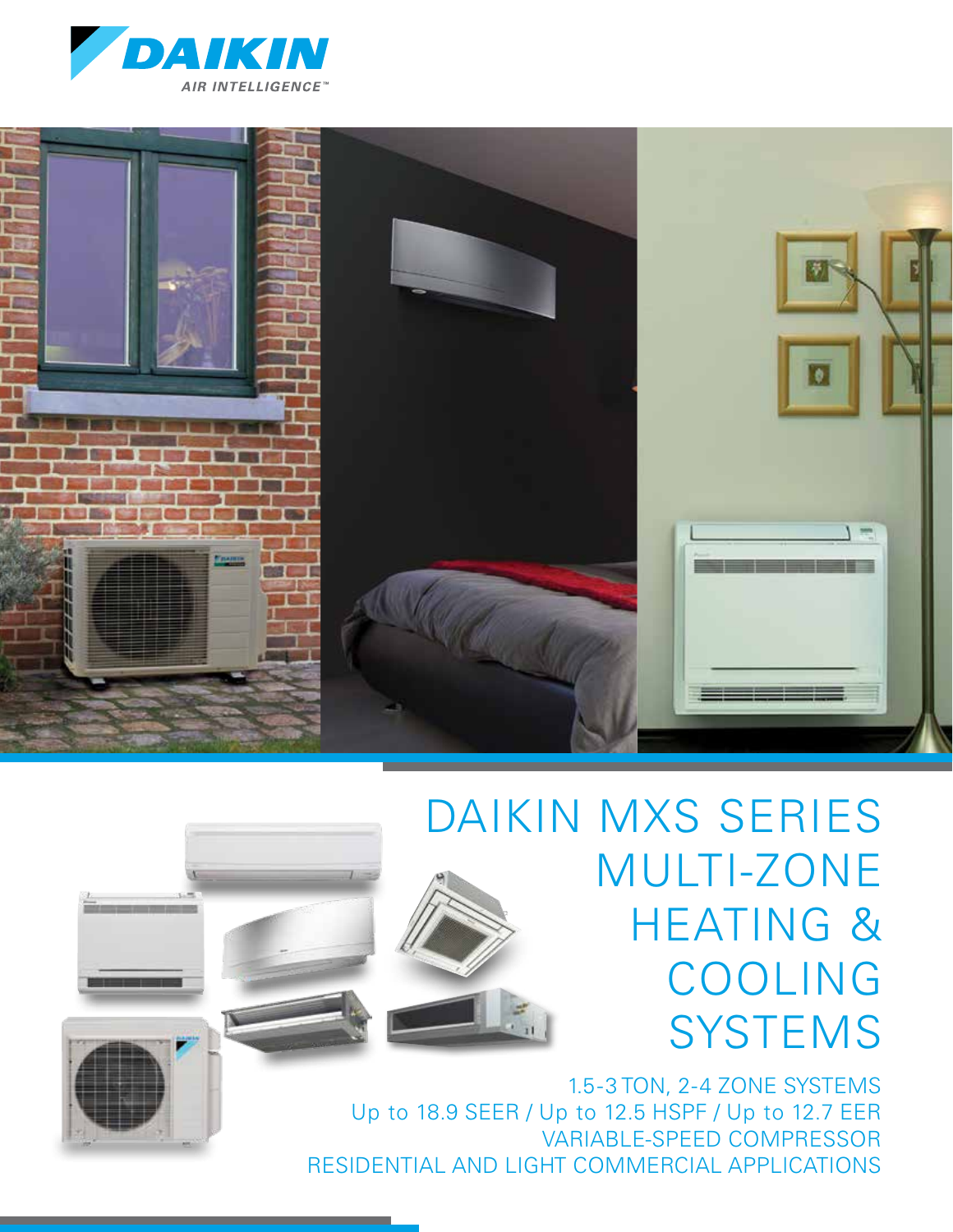**Today, the air is perfect.** Perfect temperature. Perfect humidity. Perfectly clean and fresh, like just after a rainstorm. And the only thing more perfect than this outdoor scenario is that it's all happening inside. Because that's where we work. That's where we play, where we sleep, where we truly live.

And that's why at Daikin, we aim to make the air inside as refreshing as the outside. Better comfort. Better control and efficiency. Better quality. So you can create your own unique ecosystem. And everyday is perfect. **Inside and out.**



### AIR INTELLIGENCE™ built-inside

A better understanding of how people inhabit their living spaces has led to products designed to create indoor environments that help use energy resources more effectively. Heat pumps extract or reject heat from the outside air, even in cold weather. They use an electrically powered compressor and are extremely effective at heating and cooling an apartment or a house. Daikin heat pumps are quiet and discreet, and use state-of-the-art technology to keep your energy bills low. With a Daikin heat pump, a large portion of the energy used to heat or cool your home comes from the outside air, a free and infinitely renewable resource.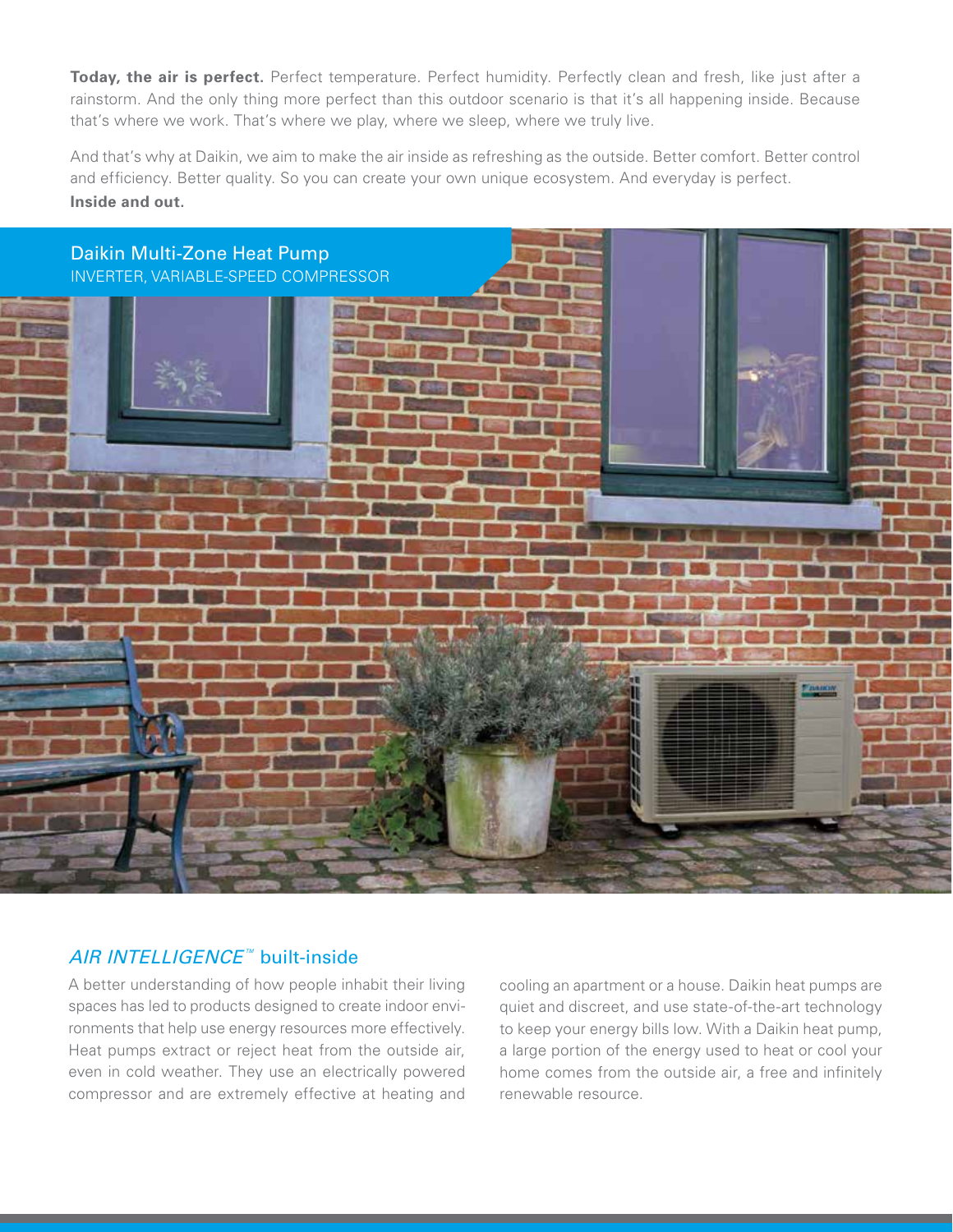# MXS Series Multi-Zone Heating and Cooling Systems

### Multi-Zone systems provide high efficiency and comfort

Daikin's Multi-Zone Systems are ideal for multi-room applications desiring individual room comfort in a space-saving design. With the ability to connect two, three, or four indoor units to a single outdoor unit, over 1,000 combinations are possible with the choice of wall mount units, ducted units, ceiling cassette units, floor mounts or a combination. Suitable for both new build and renovation projects, Daikin Multi-Split Systems are the smart, reliable solution for your home.

### Premium comfort features:

- » Energy Efficient 18.9 SEER, 12.5 HSPF, up to 12.7 EER – Variable Speed Inverter Compressor
- » Cooling Range 14° 115°F
- » Heating Range 5° 60°F

### Ideal solution for:

- » Entire homes or floors of homes
- » Multiple zones
- » New construction
- » Primary living areas (master bedrooms and living rooms)
- » Basements

## Outdoor unit features:



**Anti-Corrosion Treatment on Heat Exchanger**

**Quick Warming Function** – Prevents the compressor from pumping liquid refrigerant in low-ambient conditions.



**Automatic Defrosting** – Sensor performs automatic defrosting of the outdoor heat exchanger if necessary, ensuring optimum heating performance.



**Outdoor Unit Quiet Operation** – Outdoor unit sound levels can be reduced by 3dB for times when quieter operation is needed.







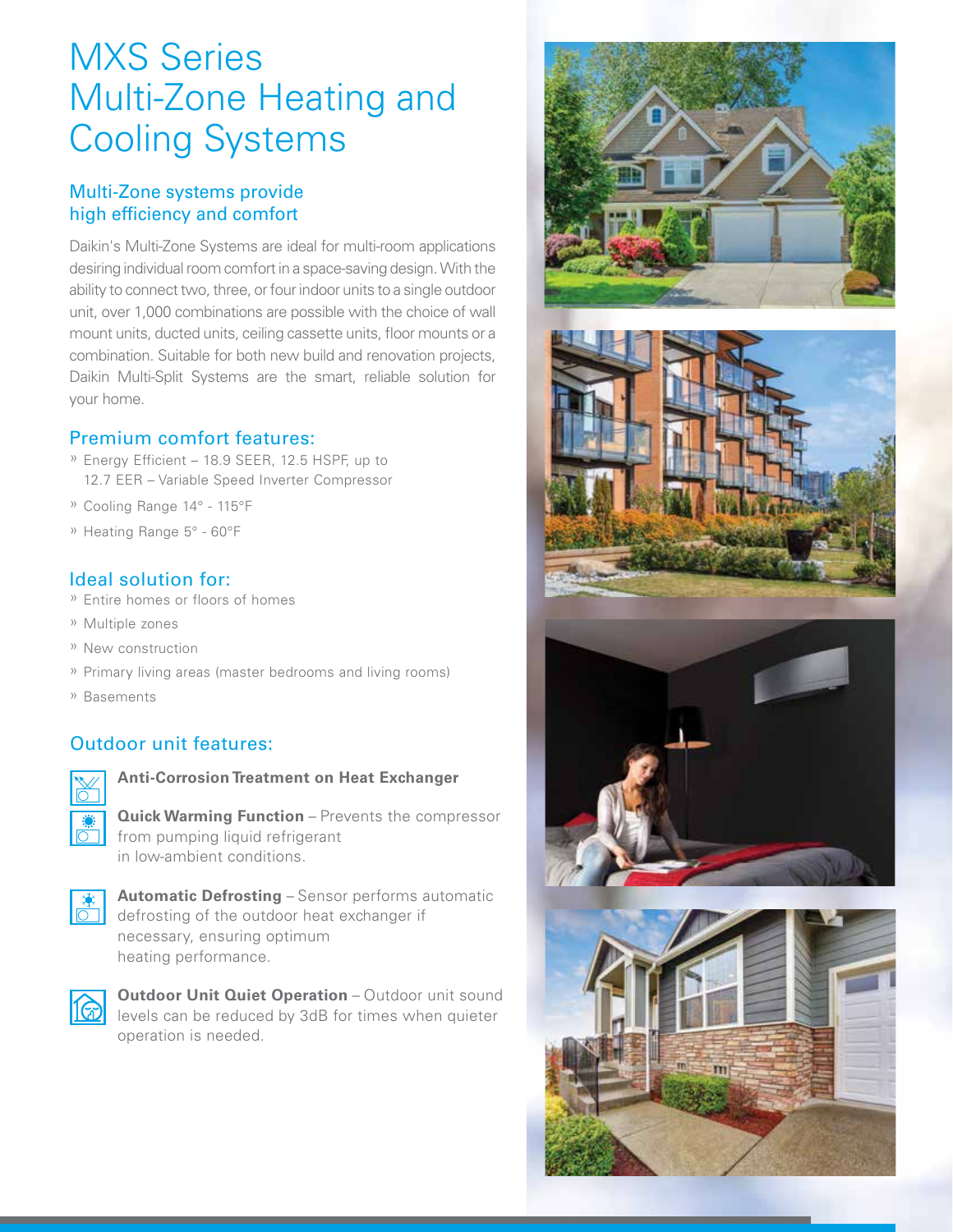



### **Comfort**

We offer a wide range of products, and always provide you with the ideal solution, whether for an apartment, condo or a house. Our units are whisper quiet and, with their specially designed airflow pattern, they create your ideal indoor climate.

Daikin units are designed to include features that let you create your own unique ecosystem. From the wide-angle louver design to the auto-swing and comfortable mode controller settings, effective heating and cooling is ensured throughout the space.

### Smart inverter technology

Integrated with an inverter variable-speed compressor, Daikin systems deliver the capacity required to maintain desired room conditions, typically reducing energy consumption by up to 30% or more (compared to traditional fixed-speed ducted systems). This technology minimizes temperature fluctuations and provides continuous cooling and heating comfort.

## Energy efficiency

Our products are designed to be highly efficient all year round, and their low energy consumption is reflected in low energy bills for you.

## Control\*\*

Our expertise makes life easier for you, allowing you to control your system via a smartphone app or a user-friendly remote control.

## **Reliability**

Daikin products are renowned for their reliability. And you can rely on service to match, with industry leading warranties.\*



\* Complete warranty details available from your local dealer or at www.daikincomfort.com. To receive the 12-Year Parts Limited Warranty, online registration must be completed within 60 days of installation. Online registration is not required in California or Quebec.

\*\* Comfort Control app not compatible with FDMQ or VISTA indoor units.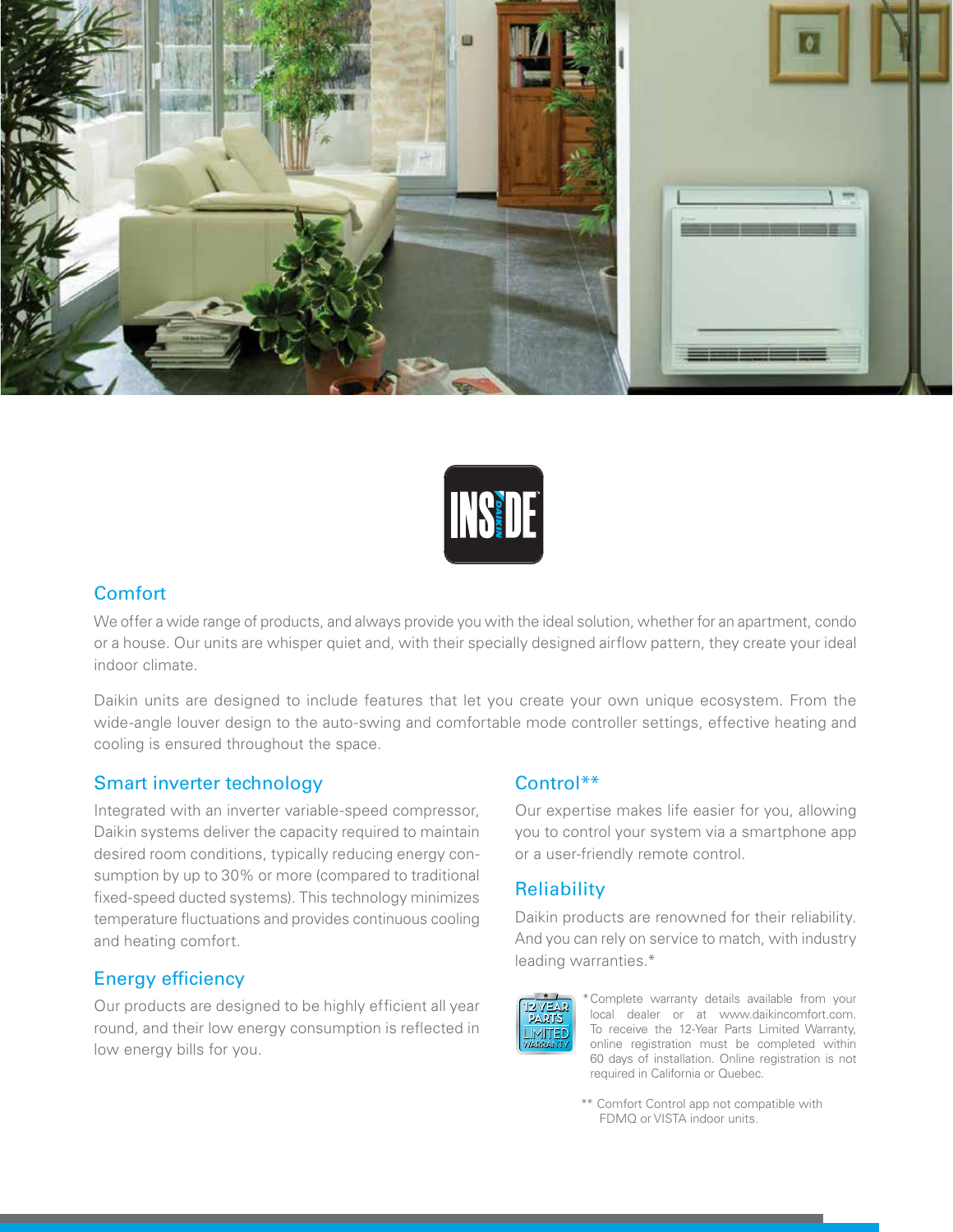### Compatible indoor units:



### EMURA™– Designed to perfectly balance technological capability and the beauty of aerodynamics

- » Iconic award winning design and engineering excellence
- » Elegant finish in pure matte white or modern silver
- » Two-area intelligent eye sensor controls comfort and allows for energy savings during unoccupied periods
- » Titanium apatite photo-catalytic air purification





» Iconic award wining design and engineering excellence

» DC fan motor and two optional intelligence sensors for energy efficiency

VISTA™– Unique design that integrates seamlessly into the ceiling

### FTXS – Discreet wall mounted unit providing high efficiency and comfort

- » Discreet, stylish front panel blends easily with the wall, and matches all interior decors
- » Dry program allows humidity levels to be reduced without variations in room temperature
- » Intelligent Eye function reduces heating or cooling operation during unoccupied periods

### FVXS – Floor mounted unit for optimal heating comfort thanks to dual airflow

- » Its low height enables the unit to fit perfectly beneath a window
- » Can be installed against a wall or recessed
- » Vertical auto swing moves the louver up and down for efficient air and temperature distribution

# NEW!

- » Higher external static pressure capabilities allow for longer duct runs and easily implementing high MERV filters
- » Drain pan inspection port makes it easy to observe drain pan conditions

FDMQ – Ducted Concealed Indoor Unit capable of up to .6 esp

» Rear or bottom return air configurations for installation flexibility

### FDXS/CDXS – Slim Ducted Concealed Ceiling Unit capable of up to 0.18 esp » External static pressure facilitates unit's use with minimal length of duct runs

- » Discretely concealed in the ceiling: only the suction and discharge grills are visible
- » DC fan motor for low energy consumption

### Knowledge is power

In general, system performance is measured by a higher Seasonal Energy Efficiency Ratio (SEER) and Energy Efficiency Ratio (EER). Higher ratings mean lower operating costs. Similarly, a higher rated Heating Seasonal Performance Factor (HSPF) and Coefficient of Performance (COP) means a more efficient air-source heat pump.

# Why is it important?

The COP of a heat pump is the ratio of:  $COP = \frac{energy \cdot out}{energy \cdot in}$ When the COP is >1, the result is a system providing more heating energy than energy consumed. As the COP increases, the higher the efficiency — resulting in lower utility costs.







### Individual comfort and control

Daikin systems come standard with an infrared remote controller allowing you to access all functions at the click of a button.

## From anywhere in the world. Or your living room.\*

It can happen to anyone. You forgot to change the temperature of your heat pump system or air conditioner before leaving the house, or you will be delayed returning home and wish to avoid needlessly heating or cooling your home. What in the past would have resulted in wasted energy is no longer a problem. With the new Daikin Comfort Control App, you are always in control. You can use your tablet or smart-phone to access your Daikin system via the internet.

\*Comfort Control app not compatible with FDMQ or VISTA indoor units.